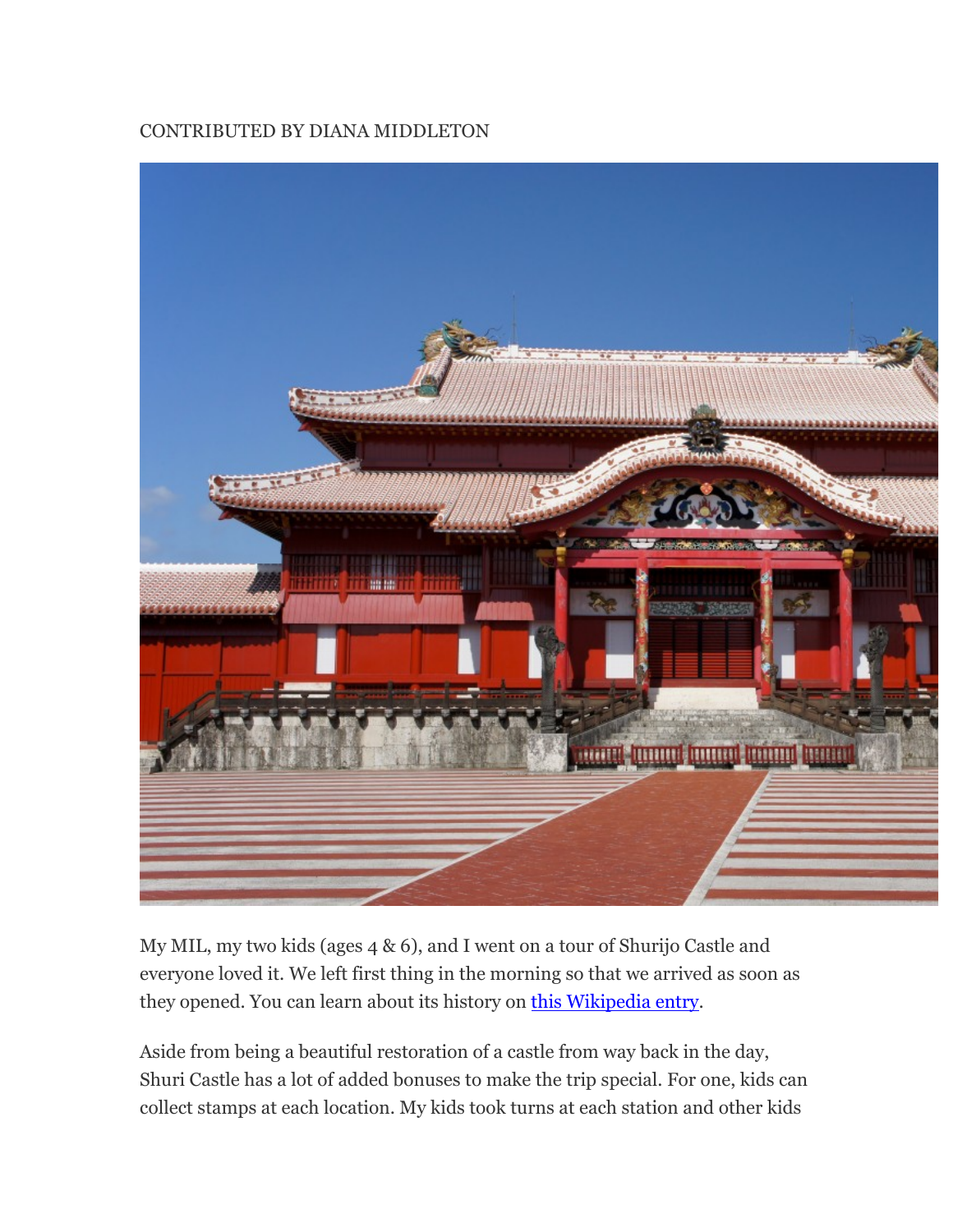were doing their own sheet. They looked forward to each station which made the trip a little more exciting for their age group. Also, while you are in the main castle section, you can pay to have tea served. It was a nice break from the walk. We also saw some traditional Ryukyuan dances (check their web site, these do not happen every day), which was absolutely beautiful! We finished up our tour at around lunch time and had a nice meal in one of their restaurants. There are lots of souvenir shops, so my kids picked out cool t-shirts and some note cards. The history in itself is worth it for the walking you do!

If you've got a stroller (or you're traveling with a wheelchair-bound companion), you need to take the handicapped path up to the castle (avoiding the stairs) and you can't take the strollers/wheelchairs into the buildings at the top, so bring slings or whatever you need to carry the little ones. You'll have to take your shoes off and carry them with you in the plastic bags provided.

## **Website**: http://www.shurijo.com/english/

#### **Important Notes:**

Wheelchairs are available for in-park use for free, and are available on a firstcome, first-served basis.

No pets allowed; only official service animals will be admitted on park grounds.

# **Admission (info current as of 2014):** Visit this webpage for updated admissions times and prices

Adults: 800 yen; high school students 600 yen; elementary & junior high students 300 yen; children 6 and under are free

If you plan to make several visits to Shuri Castle in a single calendar year, you may want to consider buying an annual passport; it'll pay for itself in the second visit.

Payment is in Yen, but you can exchange US \$ (and several other foreign currencies) at the information center. An ATM is also on the premises where you can withdraw Yen.